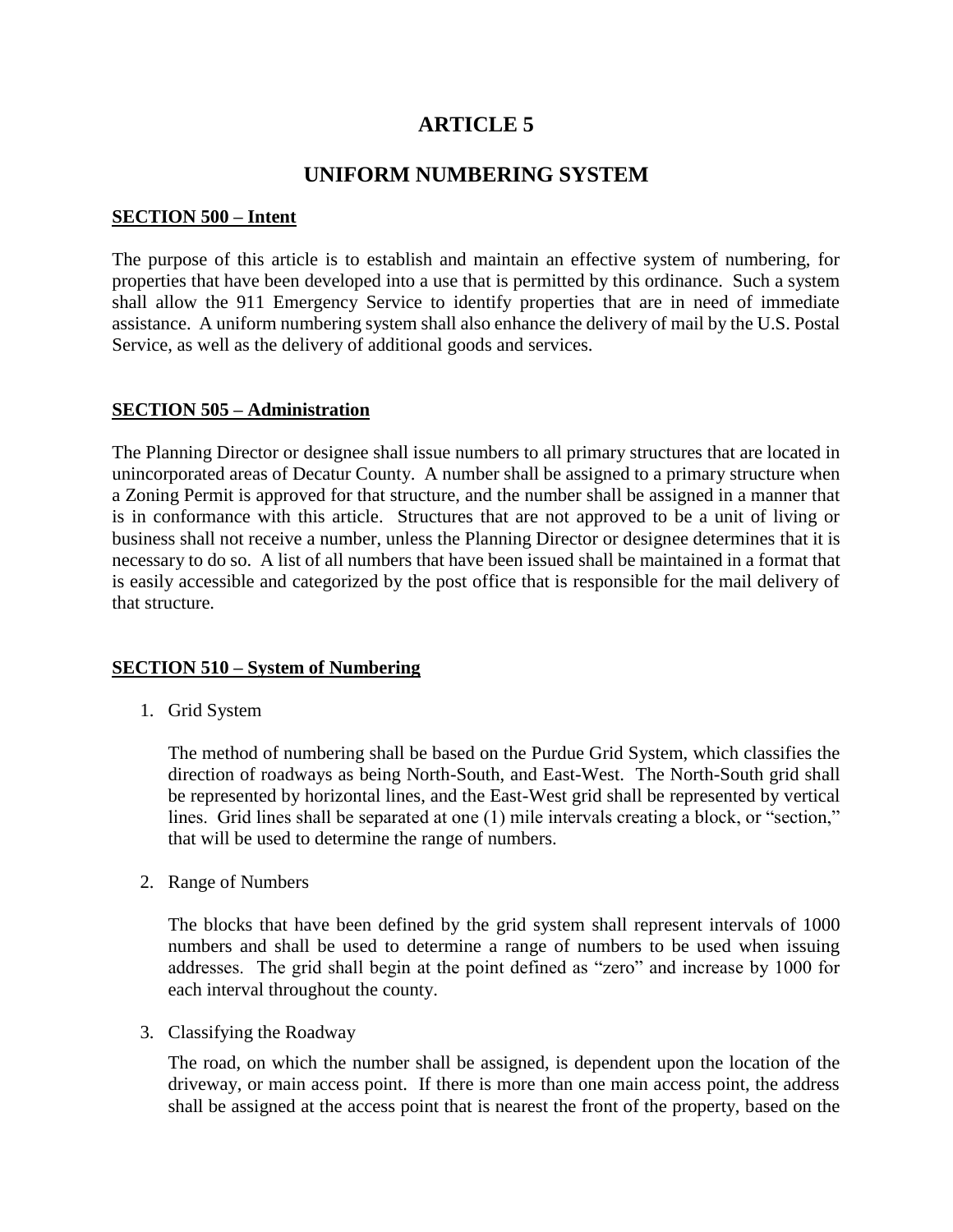positioning of the structure. The road that the address will be assigned on shall be classified as North-South, or East-West depending on the overall direction of the street. Measure the road's distance horizontally and vertically from the point at which the road begins to the point at which the road ends. The road shall be classified as North-South, if the vertical distance is greater than the horizontal distance; and the road shall be classified as East-West, if the horizontal distance is greater than the vertical distance.

4. Assigning Numbers

Specific numbers shall be assigned based on the direction of the street, and the location of the driveway within the defined grid. Each section of the grid shall have a defined minimum and maximum that each address must fall within. Within the range of numbers, the address shall correspond to its distance from the minimum and maximum. The specific number that is assigned shall be odd or even, depending on the direction of the road, and the side of the road that the structure is on. The determination of the type of number to be issued shall use the following requirements:

- a. If the address is being issued on the East side of a North-South road, the address shall be an Even number;
- b. If the address is being issued on the West side of a North-South road, the address shall be an Odd number;
- c. If the address is being issued on the North side of an East-West road, the address shall be an Even number;
- d. If the address is being issued on the South side of an East-West road, the address shall be an Odd number.

# **SECTION 520 – Display of Address**

1. Location

All addresses that are issued by the Decatur County Plan Commission shall be posted in a conspicuous location that can be identified from the county roadway that is used to access the structure. The number may be posted in any prominent place, including on the structure itself, an outside light post, or a similar location. It may be displayed on a mailbox if it is according to postal regulations.

All structures that are located more than 100 feet off the county roadway used to access the structure, not visible from the county roadway, or located on a private lane, shall display the number at the entrance of the driveway, or private lane, in addition to a prominent location on, or near, the structure.

2. Size

Addresses shall be displayed with numbers that are a minimum of three (3) inches in height, made of a durable, weatherproof material, and shall contrast in color from its background